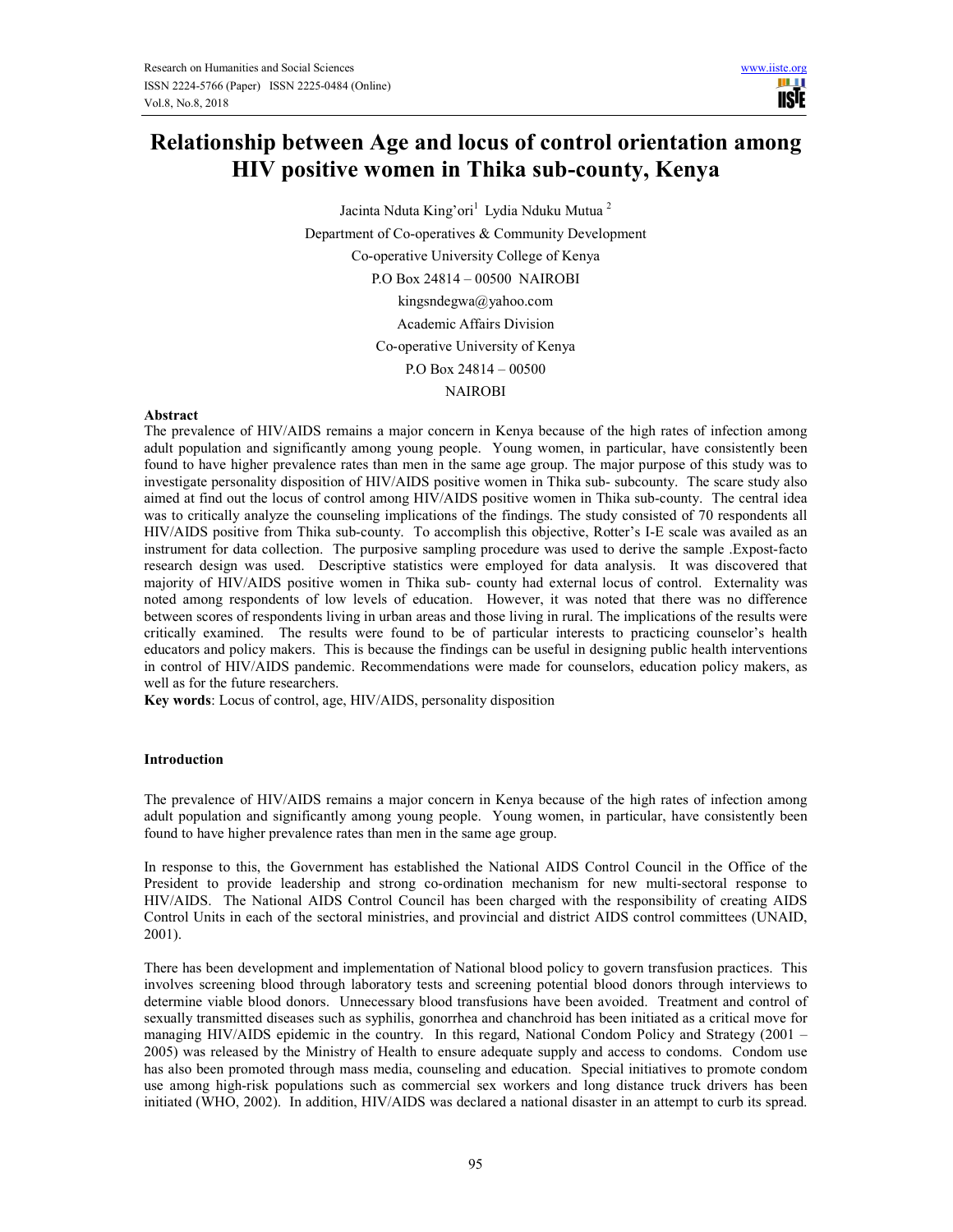But despite all these activities HIV/AIDS prevalence has continued to rise among women in Kenya. A critical question that then arise is: "Does it mean that these efforts are having no effect ?

Recent research shows that knowledge of HIV/AIDS in Kenya is almost universal as almost (99%) of women know of HIV/AIDS. For example, it is now believed that majority of women know that HIV/AIDS can be avoided through abstinence, use of condoms and avoidance of multiple sexual partners (Thumbi, 2002). It has also been observed that more than 90% of women in Kenya are aware of means of transmission of HIV/AIDS. Considering that women are aware of how HIV/AIDS is transmitted, know the preventive measures and have seen the destructive consequences of HIV/AIDS in households and communities, one will then be curious to ask: why do women still persist engaging in risky sexual behaviour? Why have they not resorted to behaviour change? Is vulnerability of women to HIV/AIDS related to demographic variables? The central task of this study was to explore research based answers to the above questions. Consequently the major problem of this study is to establish relationship between locus of control and age of HIV/AIDS positive women in Thika subcounty..

# **LITERATURE REVIEW**

## **Theoretical framework**

The study is guided by the theory of social learning by Julian B. Rotter. Julian Rotter (1966) constructed a theory of personality based on learning concepts and principles. The term locus of control refers to a dimension of personality that distinguishes between people who believe their actions control the important outcomes of their live. In other words, Locus of Control refers to the assumed states that explain why certain people actively, resiliently and willingly try to deal with difficult circumstances, while others succumb to a range of negative emotions.

For some individuals, many outcomes are experienced as being dependent upon the effort expended in their pursuit. They feel they are personally responsible for what happens to them. Generally they take credit for successes and blame themselves for their failures. As a result, they are likely to look for casual relationships between their actions and significant events in their lives (Gletman, 1991). They are of the perception that one can control one's own fate and destiny. Such people may act independently, feel less depressed and can cope with various stresses including marital problems. They may also come to believe that outcomes are generally contingent upon work put into them (Lefcourt, 1991).

On the other hand, individuals living in less responsive milieus may fail to perceive the connections between efforts and outcomes. Such people believe that whatever happens to them is caused by forces outside their control whether by chance or fate or by other people who are more powerful than them and that the environment is unresponsive to their own efforts (Warren, 1999). This indicates that such a person views his or her outcome being determined by external forces, either luck, social context or other persons (Lefcourt 1991). Hence he feels unable to predict the effects of his behaviour because he finds the world too complex and confusing.

They therefore feel less personal responsibility for their situation and that they are at the mercy of the environment. As such, they are generally passive people who feel oppressed and have a sense of helplessness which may deepen their feeling of resignation into a defensive position.

In relation to this, it means that, depending on the personal control and perception, a woman can internalize customs, values and belief system unquestioningly. Passively attribute them to self with a sense of helplessness and resignation. To her the outside forces determine the situation she finds herself in. She may believe that health is determined by God not her actions (such as diet, exercises and safety measures). Due to this belief, the person may not enhance or protect her health, because she believes that it will not do any good, as everything is decided by God. A question that arises at this point is "Is belief in ones ability to control events related to age? The goals of this study was to provide an answer to this question..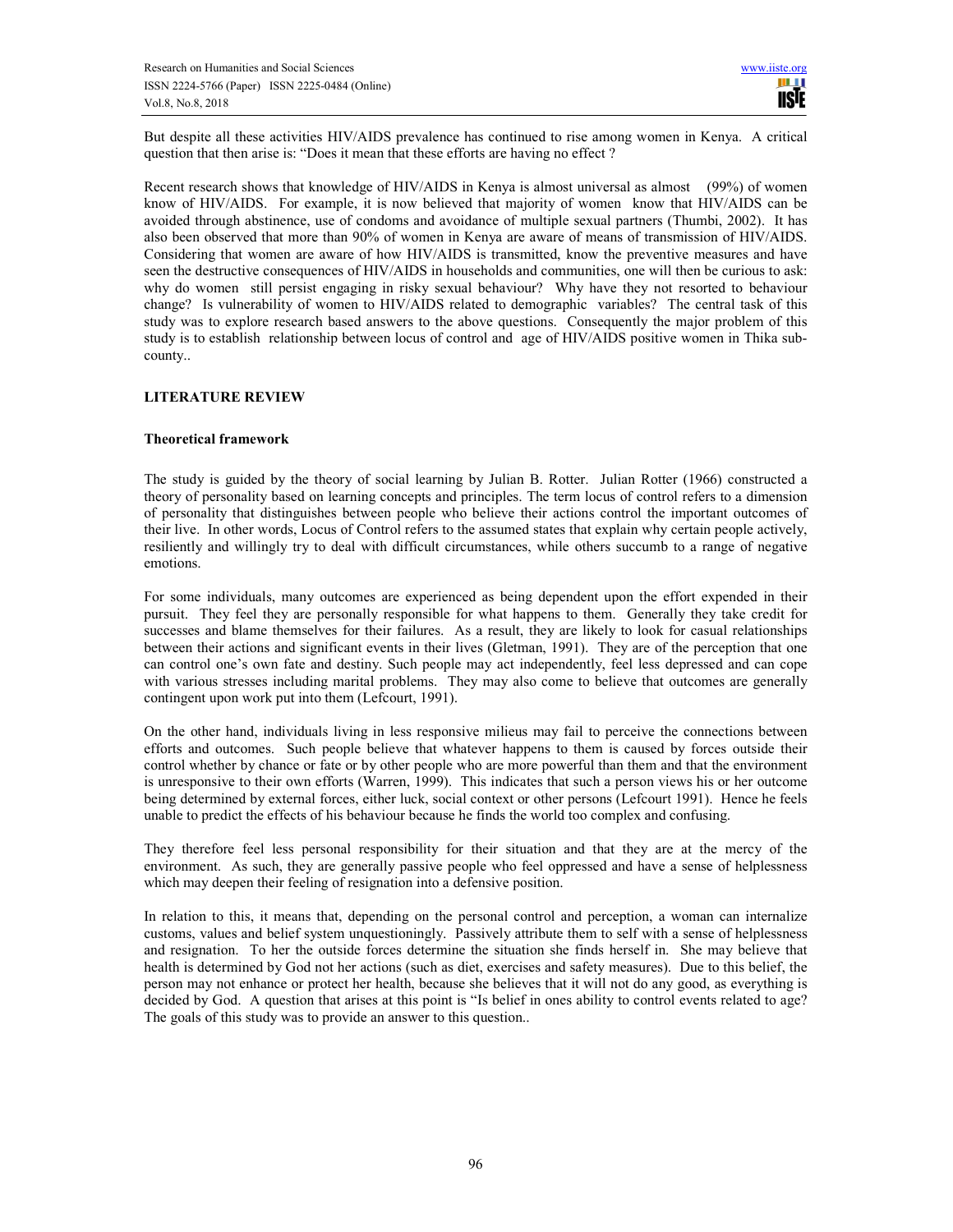#### **Socio-Economic status and locus of control (I-E Scale)**

Lower socio – economic status has been associated with external beliefs (Phares, 1976) children born of parents in minority groups or racial and ethnic groups that have little access to power and mobility, learn from their own cumulative experience that their own efforts had little to do with their achievement in society and will likely show more external belief systems.

These findings were earlier reported by Rotter (1966) who observed that people have little control over events that happen to them, are more anxious and less likely to behave in ways that lead likely to positive outcomes than individuals who believe their own actions affect external events and consequences.

A number of studies suggest that family has a part to play in the belief systems of individuals. By and large parents who exhibit protective, positive, warm and nurturant in their child rearing practices tend to have children with internal orientation. Consistency of parental reinforcement, discipline and standards are also linked to the development of internality. Davis and Phares (1969) found that externals reported their parents as being inconsistent in discipline. There is also evidence to suggest that the child's locus of control may to some extent reflect the parents own locus of control. The current study did not however investigate family background of HIV/AIDS positive women but on their Socio-Economic status that is more likely to affect their locus of control thus making them vulnerable to HIV/AIDS infection.

#### **Cognitive Control**

Several of the studies in health related areas indicate that internals possess greater information regarding their personal situation. Such knowledge places them in a superior position of control or changes their lives. Seeman (1963) observed the same phenomenon in a reformatory where he found prisoners with internal. belief system to be more knowledgeable about reformatory policies and rules, parole regulations and long range economic facts that could affect their lives.

Davis & Phares (1967) found that when subjects believe they are going to attempt to change another's attitudes, internals actively seek more information about the other person in order to be equipped to wield influence. Phares (1967) found that internals are superior to externals in the utilization of information in solving a problem even when both groups have learned the information equally. Left Court and Colleagues (1969) have also concluded that internals, more than externals will pay attentions to potentially information relevant cues and will avoid task – irrelevant thoughts. It has also been found that internals are more adept at discovering the rule involved in a problem solving task (Du Cetter and Wolk, 1973) and are superior in the realm of incidental learning.

Taken as a whole, the proceeding research clearly supports the conclusion that internals more actively seek, acquire, utilize, and process information that is relevant to their manipulation and control over the environment. In addition, intervals generally appear more competent and personally effective than externals. Phares and Davis (1967) reported that when subjects were given threatening feedback regarding their personality, internals were somewhat more disturbed by that feedback than were externals. At the same time, the internals were significantly more likely to express a willingness to take remedial action to deal with their personality problems.

In another approach, Phares (1965) found that internals experimenters were more persuasive and effective in inducing attitude change in their subjects than were external experimenters. This evidence is consistent with that of Hersen and Scheibe (1967), who noted that internals describe themselves as more active, stringing, achieving, powerful, independent, and effective. Tseng (1970) found that internal vocational rehabilitation clients were rated by their instructors as more proficient as possessing better personal qualities than were external clients.

#### **Objectives of the study**

1) To establish the relationship between ou locus of control orientation and age among of HIV positive women in the sample studied.

#### **Research question**

1) Is there relationship between locus of control orientation and age among sampled HIV positive women?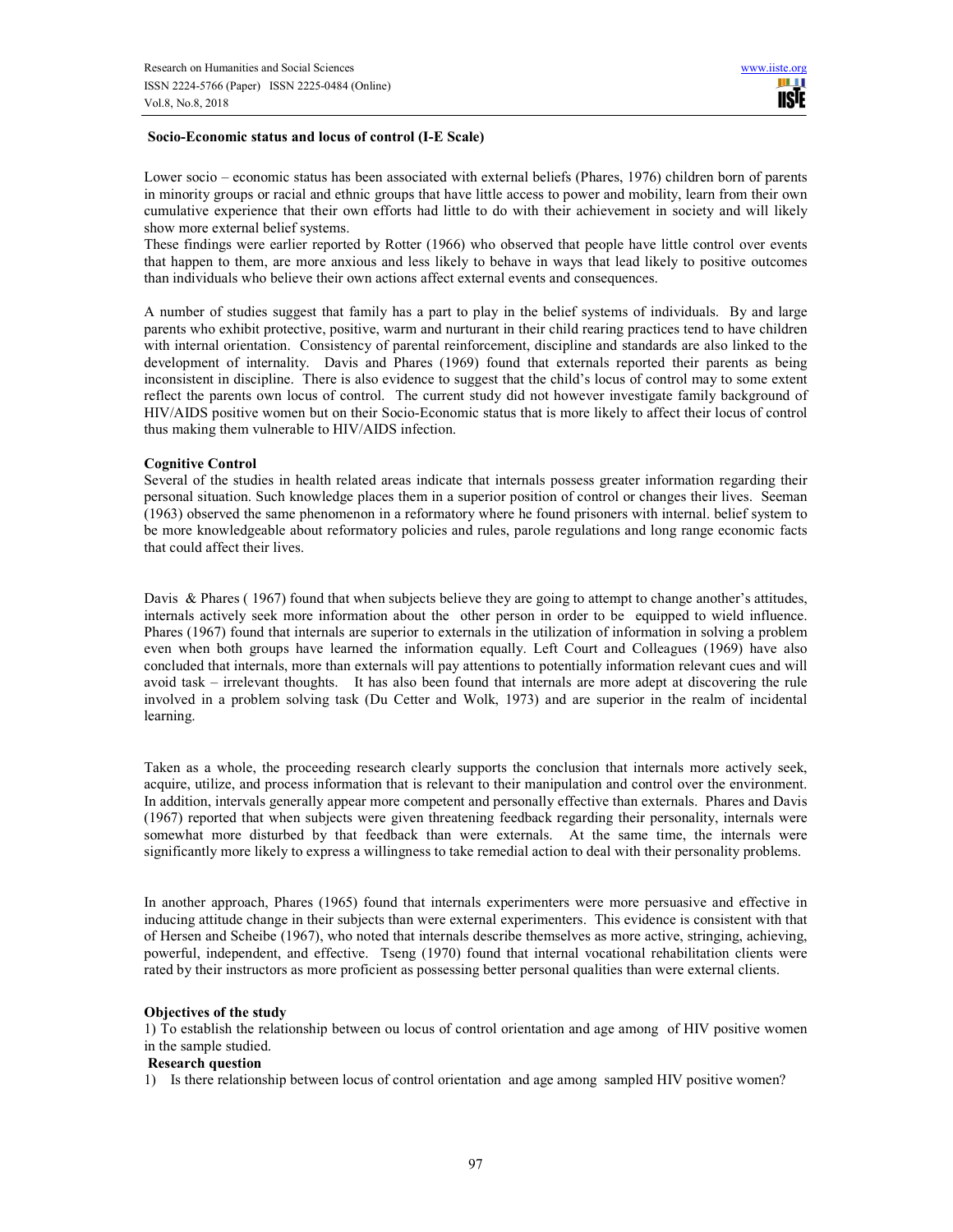# **METHODOLOGY**

The research design was correlational in nature in which attempts were made to establish the relationship between age and locus of control . The study was carried out in Thika sub-county. The study involved HIV/AIDS positive women from urban, peri-urban and rural areas of the subcounty .The study was conducted among women of between 16 – 50 years who are HIV positive. The sample size consisted of 70 respondents. Locus control instrument ( $I - E$  scale) was used. The  $I - E$  scale was published by Rotter (1973) was used for the purpose of measuring locus of control. The I – E stands for Internal-External which are the two levels in the scale. The instrument itself consist of 40 questions which require the respondents to mark "Y" for yes against statements they agree with "N" against statements they do not agree with. The Internal – External locus of control scoring key was used. Low scores of zero to eight indicate internality or internal locus of control. Average scores of  $9 - 16$  and high scores of  $17 - 40$  show externally controlled. The validity and reliability of I-E scale was based on the fact that the scale has been used on population similar to the subjects of the study by Jefferson (1995). The scale has been used in Kenyan context with students in secondary schools and primary schools Murugami (2002) and Oliwa (1998). Lefcourt (1991) further confirms that the scale is suitable for adolescents as well as older subjects since no upper or lower age limits have been set. Further validation was done during pilot study. A pilot study was carried out prior to the main study. The Statistical Package for Social Science (SPSS) computer package was utilized to facilitate the analysis of the data.

## **RESULTS OF THE STUDY**

The study aimed at establishing the relationship between locus of control and age. Externality was noted among older adults respondents above fourty years of age. Average scores were concentrated among middle aged adults of between 31 – 40 years while the few respondents who showed internality were found among the younger respondents of between  $21 - 30$  years of age. The results of the current study are consistent with the findings of Coleman (1966) who found that there is a relationship between locus of control and age. He found that children show internality as far as school achievement is concerned but as we move to college, age subject relationship declines.

Research by Penk (1969) supports the view that as the child develops, he becomes a more effective human being and increases his belief in internal control, however, events in the life of the individual that lead to fear or loss might easily result to changes in an external direction. There is a pervasive perception that locus of control is generally more externally oriented among older adults as a group than among younger adults. This view may stem from the perception of older persons' greater reliance on others, or it may simply reflect a self-fulfilling stereotype that older people are "helpless" as well as "old" (Wolk and Ducette, 1974). A relationship between HIV/AIDS infection and age among women was also established. The highest number of respondents was noted among the younger adults of between  $21 - 30$  years of age. This is consistent with report by (USAID 2003) which stated that Kenyan girls and young women are particularly vulnerable to the infection; a high age differential between regular male and female partners. Young women aged between 15 and 24 are more than twice likely to be infected as men in the same age cohort. This greater vulnerability of women is explained to exist as a result of existing power imbalance in relationship, early marriages, social and sexual surbordination and economic dependency. Moreover the young adults do not perceive the seriousness of AIDS threat. They feel invulnerable to HIV/AIDS infection. A study carried out in Malawi, South Africa, Tanzania and Kenya showed that they did not consider themselves at risk while others said that if they became infected other people would be responsible not themselves (Helitzer, 1994). Such findings reflect that younger women have negative perception of HIV/AIDS infection and the belief that HIV/AIDS is not a threat to them.

As the current study corroborates most of these studies, then it is possible to make a conclusion that there is a relationship between HIV/AIDS infection and age, younger women of between 21 – 30 years being more vulnerable to HIV/AIDS. It also validates findings of other researchers that there is relationship between age and locus of control, that is younger adults are associated with internality.

| Age       | Locus of control |            |           |            |             |            |           |            |
|-----------|------------------|------------|-----------|------------|-------------|------------|-----------|------------|
|           | External         |            | Average   |            | Internality |            | Total     |            |
|           |                  |            |           |            |             |            |           |            |
|           | Frequency        | Percentage | Frequency | Percentage | Frequency   | Percentage | Frequency | Percentage |
| $21 - 30$ | 25               | 69.4       |           | 19.4       |             | l 1.1      | 36        | 100        |
| $31 - 40$ |                  | 68.2       |           | 31.8       |             |            | 22        | 100        |
| Above 40  | 10               | 83.3       |           | 16.7       |             |            |           | 100        |

**Table 1 Relationship between age and locus of control.**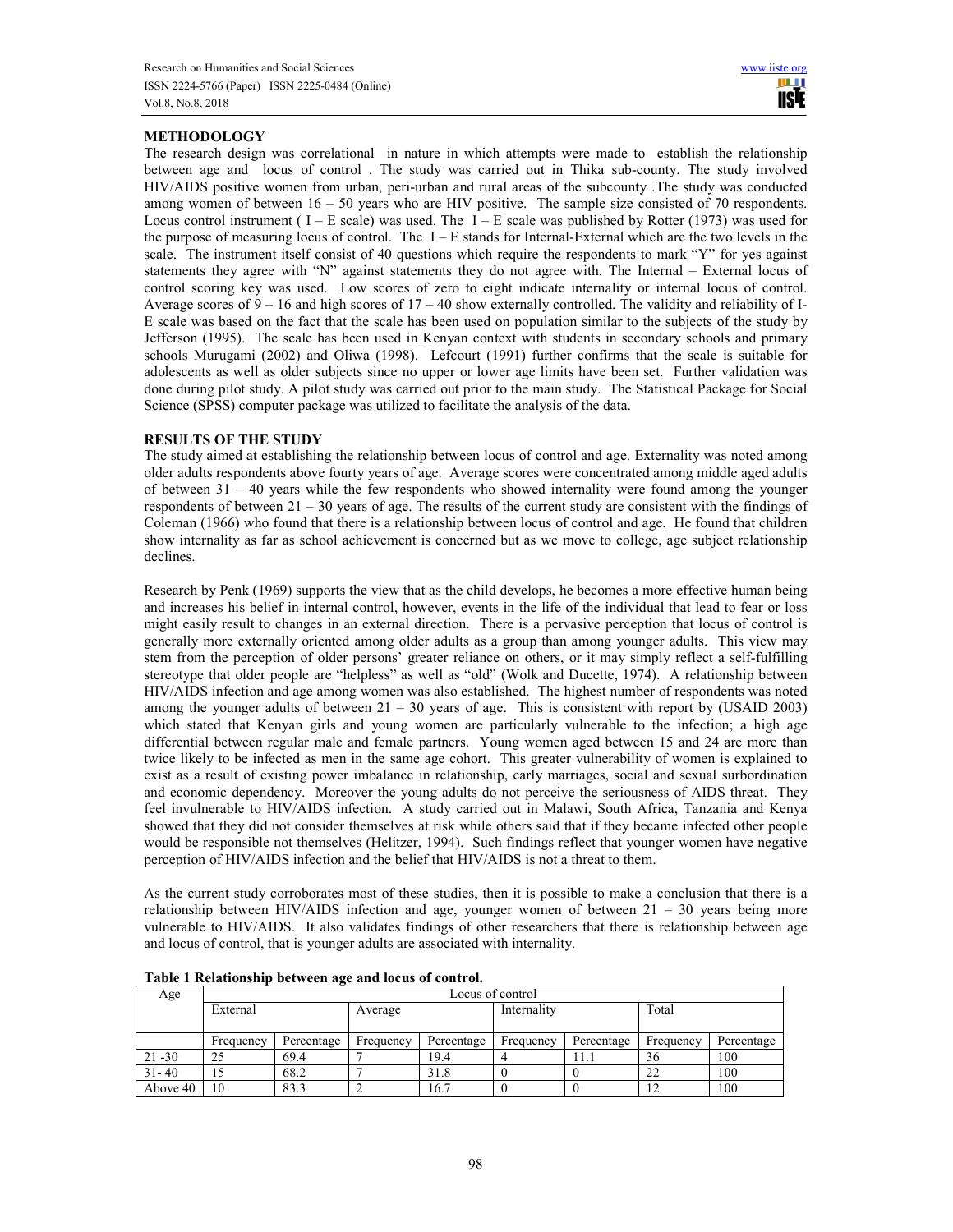#### **Conclusions**

The study concluded that there is a relationship between age and locus of control scores. Low scores (internality) was noted among younger adults of between  $21 - 30$  years.

#### **REFERENCES**

- Adraina, Gomez and Deborah (Eds). (1998). *Women vulnerability and HIV/AIDS: A Human Rights Perspective Santiago*: Latin America and Caribbean women health network.
- Balcin, P & Ross A.W (1975). Predicting success in weight reduction as a function *of Locus of control* Journal of consulting and clinical Psychology page 43.
- Bernassi V.A and Defour (1988). Is there a relationship between Locus of control orientation and depression Journal of abnormal Psychology. Page 357-367.
- Cartwright., D.S (1976). Theories and Models of Personality MW.C brown company publishers, U.S.A.

Coleman J.S (1960). Equality of Education opportunity. Government Printing Office. Washington.

- Crowne, D.P & Liverent. (1963). Conformity under varying conditions of personal commitment Journal of abnormal and Social Psychology Page 547-555.
- Davis, W.L & Phares E.J (1967) Internal –External Control as a determinant of *information seeking in asocial influence situation*. Journal of Personality. Page 547-561.
- DeChams, R (1972). Personal Causation Training in the Schools. Journal of Applied Social Psychology page 95-113.
- Du Cetter, l & Wolk S. (1969). Locus of Control and Extreme Behavior. Journal of consulting and Clinical psychology page 253-258.
- Fishbein M. (1996). Behavioral Science and Public Health: A necessary Partnership for HIV Prevention. Public Health Reports 111 (soul 1), 5-10.
- Friedman, M.L & Dies R.R (1974). Reactions of Internal and External test anxious students to counseling and behavior therapies. Journals of Consulting and Clinical psychology. Page 42.
- GletMan, H. (1991). Psychology. New York, Norton and Company
- Harvey L. (1978). Dimensions of Personality. A wiley-Inter Science Publication Canada.
- Helweg, G.C (1971). *The relationship between personality characteristics of predictions of directive & nondirective psychotherapeutic approaches*. (Doctoral Dissertation, University of Maryland) Michigan University micro firms.
- Herscin P.D & Scheibe (1967). On the reliability and Validality of Internal –External control as a personality dimension. Journal of consulting Psychology. Page 609-613.
- Hrycenkol and Minton H.L (1974). Internal-External control, power position and *satisfaction in task oriented groups.* Journal of Personality and Social Psychology 871-878.
- James W.H Woodruff A.B & Werner w. (1965). Effects of Internal and External Control upon changes in smoking behavior. Journal of consulting psychology. Page 127-129.
- Jefferson J.S (1995). Comparison of Education versus behavior skills training interventions in the lowering of HIV risk behavior of substance dependent adolescents: Journal of Consulting and Clinical Psychology Page 154-157.
- Jolley, M. T and Spileberger (1973). The effects of Locus of control and anxiety on verbal conditioning. Journal of Personality page 443-456.
- Kibui, N. K. (2005). *Attitudes of secondary school students towards seeking counselling help: The case study of Thika District, Kenya.* Unpublished Dissertation. Kenyatta University.
- Kien Bauch. J.B (1967). *Selected Changes over time in internal-external control experiences in a reformatory population*. Unpublished dissertation, Kansas State University.
- Kivutha Kibwana, (1997). Women and Autonomy in Kenya. Claripress Nairobi.
- Lef Court H. M, (1991). Measures of personality and social psychological attitudes (volume 3) Academic Press New York
- Lefcourt, H.M and wine J. (1969). Internal versus External control of reinforcement Canadian Journal of behavioral Science page 167-181.
- Lipp. L & Randall H. (1968). Denial of disability  $\&$  internal control of reinforcement. Journal of consulting and clinical Psychology. Page 72-75.
- Mccdonald, A.P (1970). Internal –External Locus of control and the practice of birth control. Page 27.
- Murugami, M. W. (2002). *Effects of locus of control on self concept among secondary school learners in special schools in Central Province.* Unpublished Disssertation. Kenyatta University.
- Musingu N, J (1993). "Women and AID". East African Medical Journal volume 70 No. 4.
- NASCOP (2001). AIDS in Kenya, Nairobi